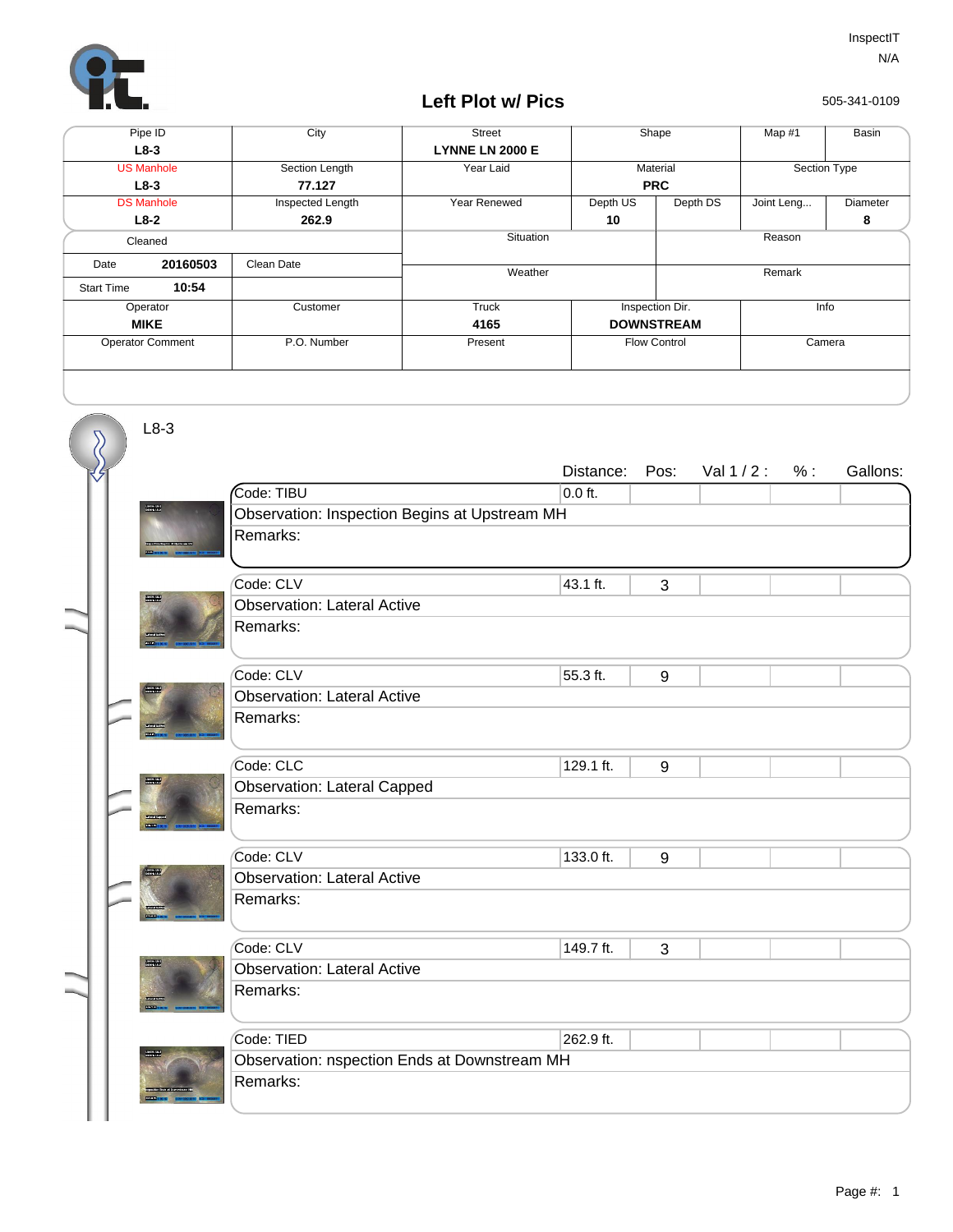

## **Left Plot w/ Pics**

505-341-0109

| Pipe ID                 |          | City             | <b>Street</b>          | Shape               |          | Map #1       | Basin    |
|-------------------------|----------|------------------|------------------------|---------------------|----------|--------------|----------|
| $L8-3$                  |          |                  | <b>LYNNE LN 2000 E</b> |                     |          |              |          |
| <b>US Manhole</b>       |          | Section Length   | Year Laid              | Material            |          | Section Type |          |
| $L8-3$                  |          | 77.127           |                        | <b>PRC</b>          |          |              |          |
| <b>DS Manhole</b>       |          | Inspected Length | <b>Year Renewed</b>    | Depth US            | Depth DS | Joint Leng   | Diameter |
| $L8-2$                  |          | 262.9            |                        | 10                  |          |              | 8        |
| Cleaned                 |          |                  | Situation              |                     |          | Reason       |          |
| Date                    | 20160503 | Clean Date       |                        |                     |          |              |          |
|                         |          |                  | Weather                |                     |          | Remark       |          |
| <b>Start Time</b>       | 10:54    |                  |                        |                     |          |              |          |
| Operator                |          | Customer         | Truck                  | Inspection Dir.     |          | Info         |          |
| <b>MIKE</b>             |          |                  | 4165                   | <b>DOWNSTREAM</b>   |          |              |          |
| <b>Operator Comment</b> |          | P.O. Number      | Present                | <b>Flow Control</b> |          | Camera       |          |
|                         |          |                  |                        |                     |          |              |          |
|                         |          |                  |                        |                     |          |              |          |
|                         |          |                  |                        |                     |          |              |          |

L8-2

 $\overline{\mathcal{S}}$ ∛